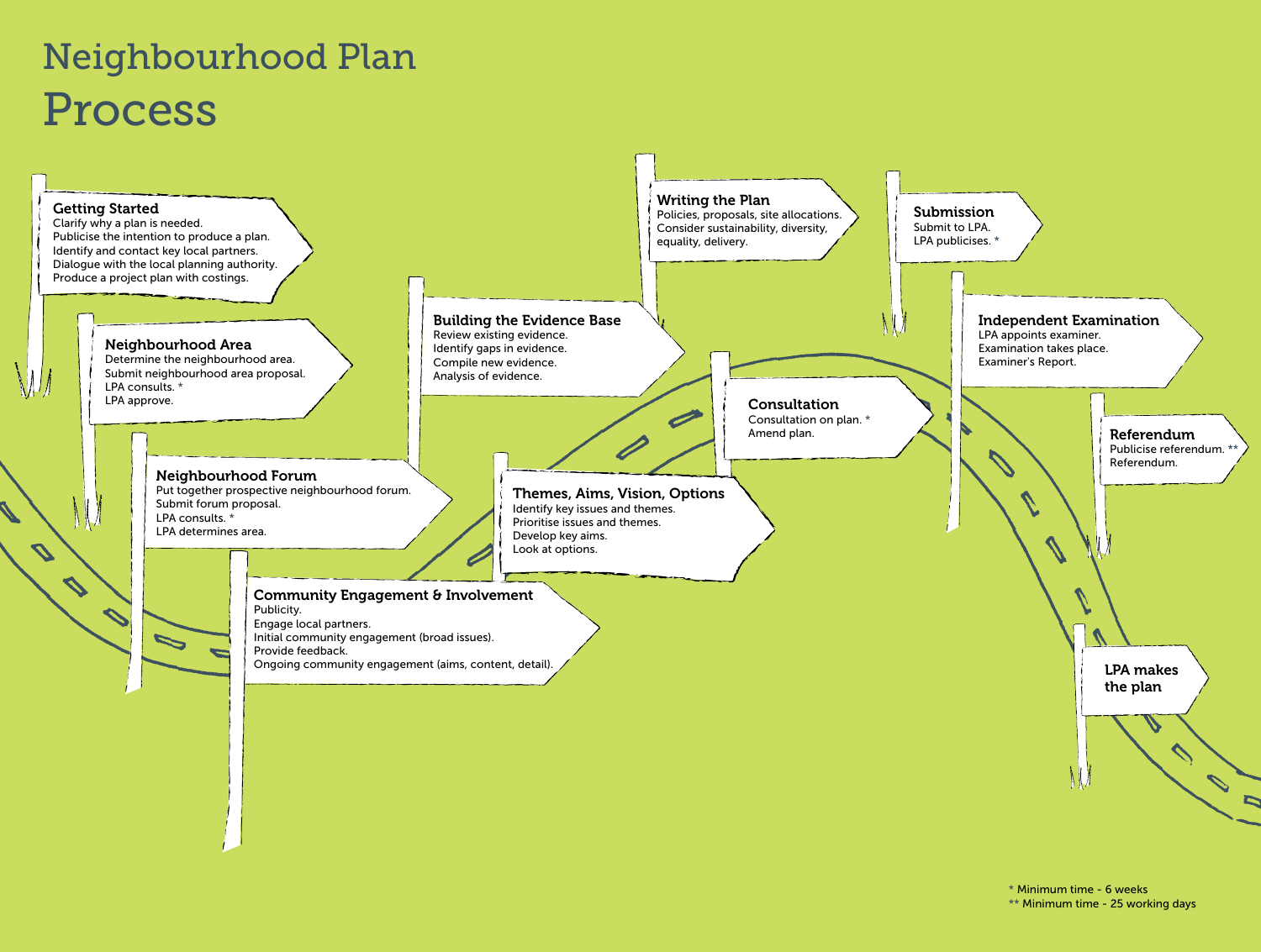# Making the Decision to Prepare a Neighbourhood Plan

Neighbourhood<br>Planning Worksheet 1

The following is intended to guide local groups in deciding whether to produce a Neighbourhood Plan, including weighing up alternative courses of action.

#### Tasks

Consider different routes to achieving your ambitions for your neighbourhood.

Neighbourhood

Identify the opportunities and benefits of producing a Neighbourhood Plan.

Consult a range of local people, partners and stakeholders to assess level of interest.

Review existing local policy to identify how well it covers community concerns and aspirations.

Consider alternatives for the boundary of the neighbourhood area, for which a plan could be prepared.

Estimate resource implications (time and money) of producing a Neighbourhood Plan.

Review possible sources of funding and support (including technical and professional support).

Meet the local authority to clarify the support it can offer under its duty to support.

Based on the above, make the decision on whether to produce a Neighbourhood Plan.

#### Consider Alternatives to a Neighbourhood Plan

Alternatives to producing a Neighbourhood Plan may include:

- use other planning tools such as seeking to influence the local plan; commenting on planning applications; get involved in pre-application discussions; influencing design and development briefs
- produce a parish plan or community plan (though these do not have statutory status)
- focus time and money on delivering existing plans (e.g. a parish plan)

Other options include:

- link with other parishes or adjacent areas to produce a joint Neighbourhood Plan
- delay producing a Neighbourhood Plan until resources can be found

#### Opportunities and Benefits of a Neighbourhood Plan

It is useful to be aware of the main motives for wanting to do a plan. These could include:

- the plan will have statutory status greater influence over planning decisions
- more say on detailed matters than the Local Plan
- community-led
- possible influence on other council activities
- opportunity to specify which sites will be developed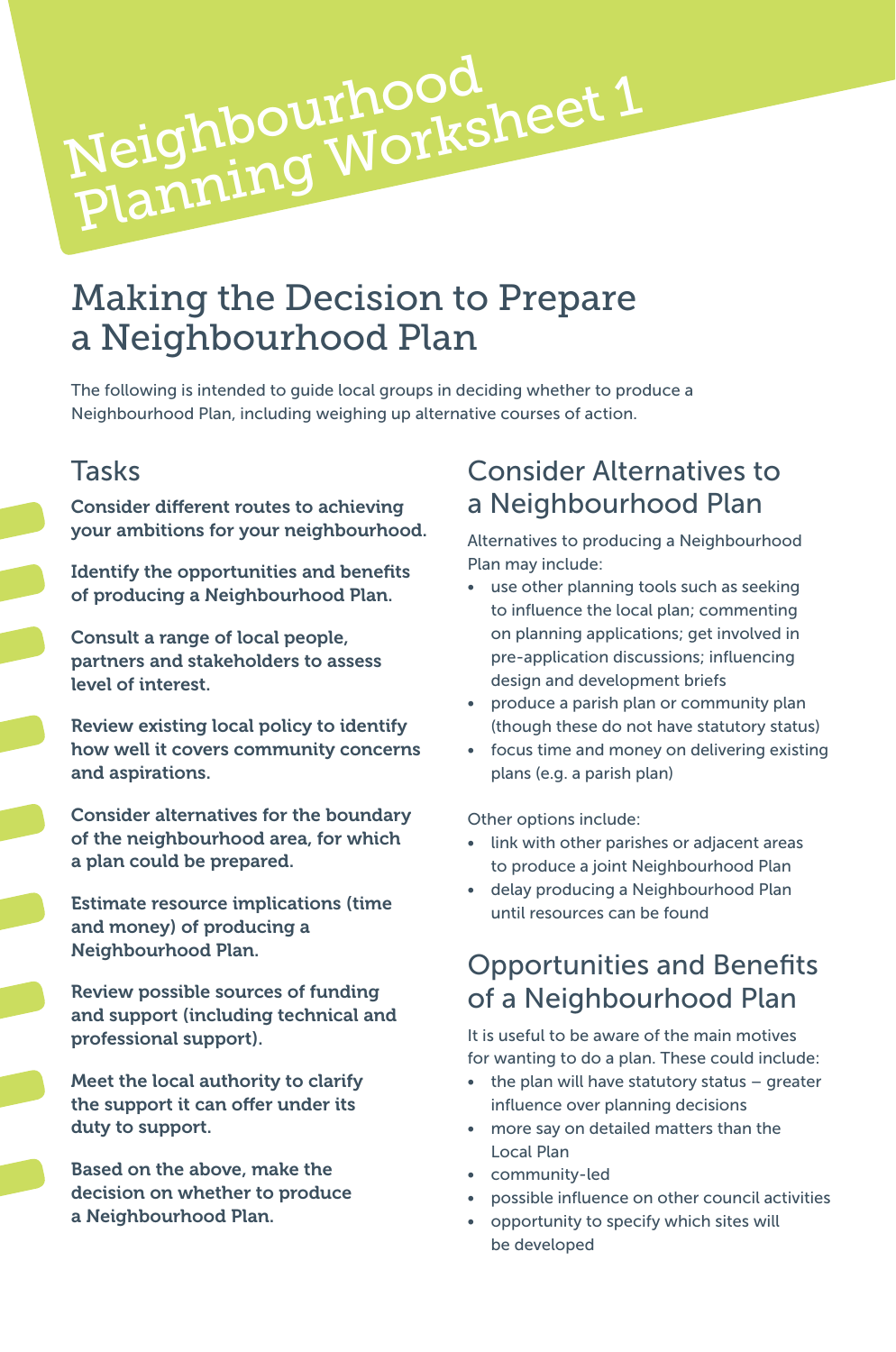- begins a dialogue with a range of organisations
- can encourage community projects and self-build initiatives

#### Resources

Neighbourhood<br>Planning Worksheet 1

#### Time and Financial Costs

It may be useful to create a simple table to help in assessing time and cost implications. This could break down the plan into different activities, such as:

- publicity
- local partnerships
- initial community engagement
- building the evidence base
- continuing community engagement
- writing the plan
- pre-submission consultation
- other activities

In working out resources including financial costs, each task will need to be considered. Think about breaking down the task of producing a neighbourhood plan into a series of smaller actions and then placing key milestones and costs against them. The following should be included:

- venues, refreshments, materials for community events
- paid professional support (if needed) (such as preparing technical evidence)
- telephone and postage
- printing
- travel to meetings and events
- other miscellaneous expenses

## Sources of Support

Time and cost implications can be set against possible sources of support, both financial and professional/technical.

#### Possible Financial Support

- specific Neighbourhood Planning grants or support, if applicable
- precept (for town/parish councils)
- local authority financial contribution
- local donations
- developers and landowners
- local businesses/chambers of commerce

#### Professional and Technical Support

- council officer time and other support by the local planning authority (which has a duty to support the preparation of the Neighbourhood Plan)
- pro-bono support from local firms (e.g. planning practices, legal firms)
- pro-bono planning support through national organisations (e.g. Planning Aid)
- community engagement support from national organisations (e.g. Locality)
- local working or retired professionals
- web sites (e.g. Planning Portal)
- local branches of professional bodies
- help with printing
- help with developing web sites/publicity/ communications
- need to be clear on skills/knowledge available in local community

#### Making the Decision

The decision on whether to produce a plan, now or in the future may be based on an assessment of:

- potential benefits to the area in question
- local opinion
- estimation of resource implications and comparing to available resources, both financial and in terms of volunteer time
- available support, including that from the local planning authority through its duty to support
- consideration of whether alternative courses of action may be a better use of time and resources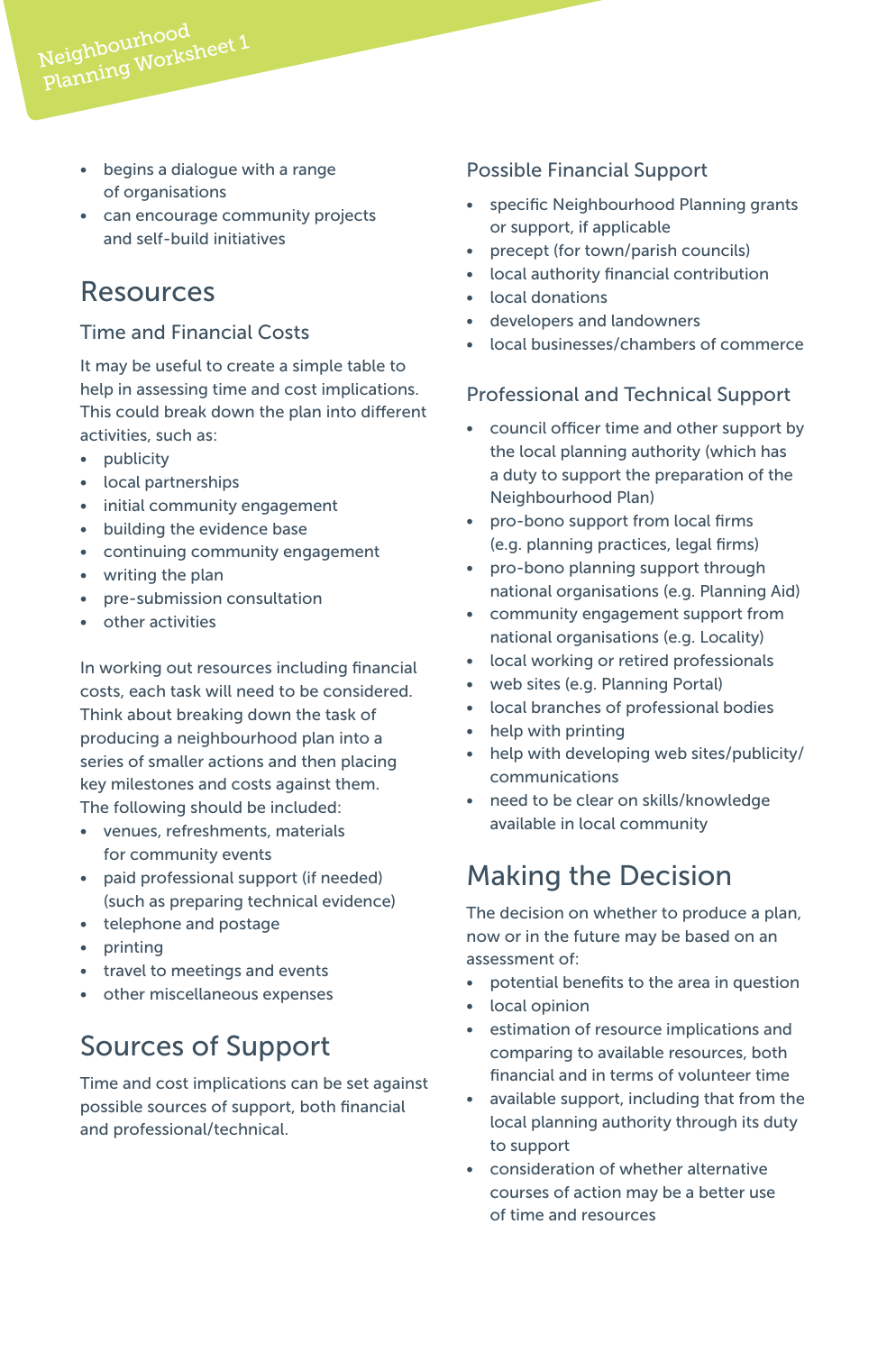# Neighbourhood Area

Neighbourhood

Neighbourhood<br>Planning Worksheet 2

To start the Neighbourhood Planning process, it is necessary to submit the neighbourhood area to the local planning authority for designation.

#### Tasks

Publicise the proposal to produce a Neighbourhood Plan and to determine a neighbourhood area.

Identify and consult local partners and community groups.

Walk around and look at the physical characteristics of the area.

Identify the neighbourhood area to which the Neighbourhood Plan will relate.

Submit details of the proposed neighbourhood area to the local planning authority for designation.

#### Determining the Neighbourhood Area

The local planning authority should be able to provide maps on which to identify a neighbourhood area as part of their duty to support. In addition, they are required to maintain a map of any other neighbourhood areas designated in their area.

For parish/town councils, the presumption is to include the whole parish/town administrative area. However, the following options may also be considered:

- define a more focused area (where there are planning reasons to do so)
- link with adjacent parish/town councils to produce a joint plan

Deciding on a suitable neighbourhood area may be based on social and economic considerations, and may be defined by physical characteristics. For example, possible approaches could include:

- resident association areas
- housing estates and supporting facilities, such as local shops
- town centres and their environs
- villages and small settlements
- areas already defined for previous village, community or regeneration plans
- administrative boundaries, such as local wards
- conservation area boundaries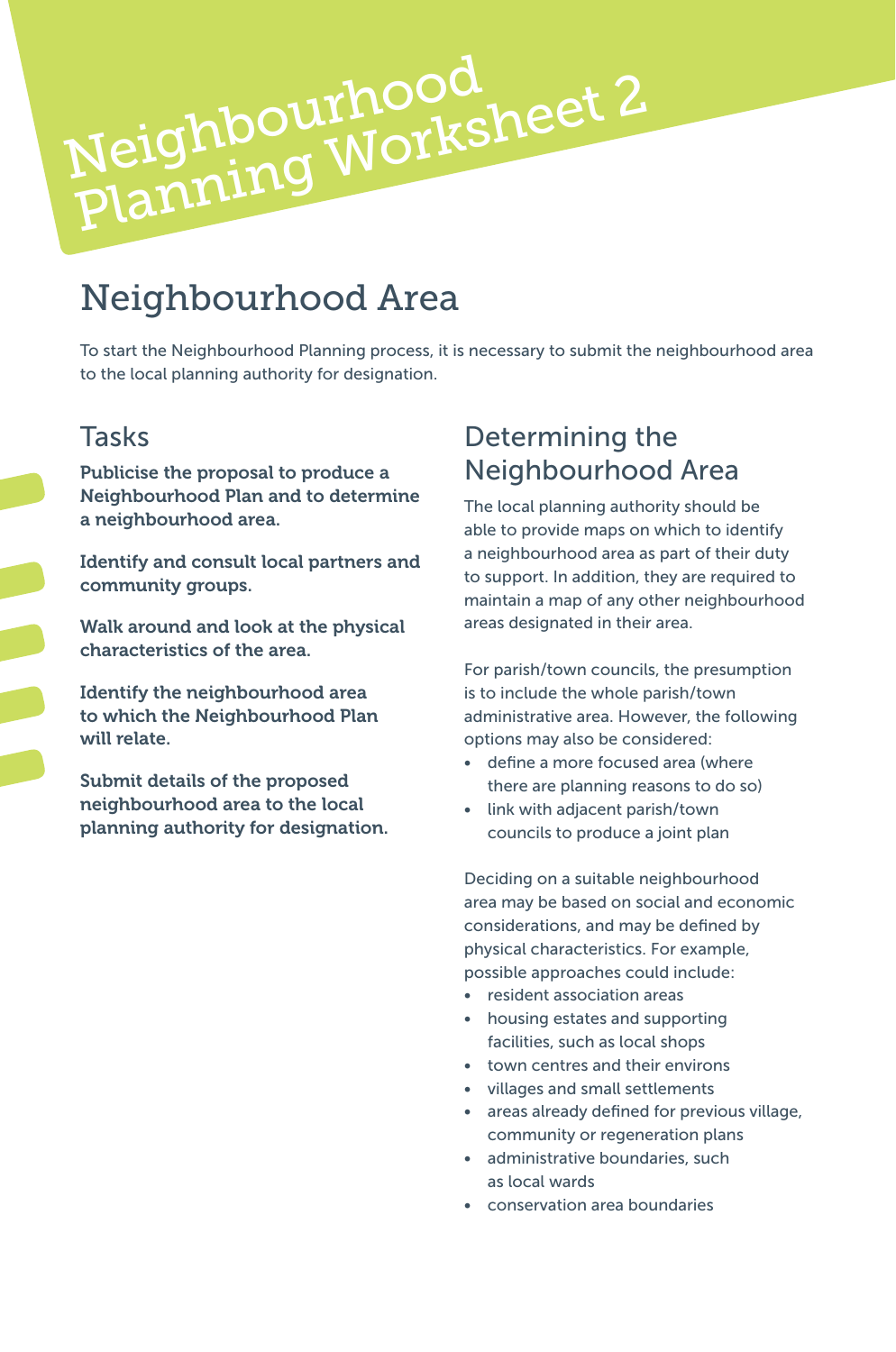Some simple steps could be:

- define what neighbourhood means to the group producing the plan
- discuss the area with the local planning authority
- engage with local groups and people to gain their views on what is the local neighbourhood
- identify the main area and any optional surrounding areas
- speak to people in different parts of the area, especially where there is uncertainty whether to include them in the neighbourhood area
- decide on a boundary, based on clear physical features, so that there is no uncertainty where the boundary lies

## Submission to the Local Planning Authority

In submitting the proposed neighbourhood area to the local planning authority for designation, the following must be provided:

- a map of proposed neighbourhood area (OS Map)
- a statement explaining why the area is appropriate to be designated as a neighbourhood area – important opportunity
- a statement explaining that the body making the area application is capable of being a qualifying body (parish or town council or prospective neighbourhood forum)

The supporting statement should include a description of the way in which the area was determined and how people were involved in the decision.

The local planning authority will publicise the application to designate a neighbourhood area and will take account of any representations received.

The presumption is that the local planning authority will designate the neighbourhood area, or designate it in a modified form where there are planning reasons for doing so.

# Good Practice

- publicise the proposed Neighbourhood Plan
- try to develop a definition/methodology for identifying the neighbourhood area
- identify and involve key local partners
- involve and consult with the local community at all stages
- hold on-going discussions with the elocal planning authority
- define the area using clear physical features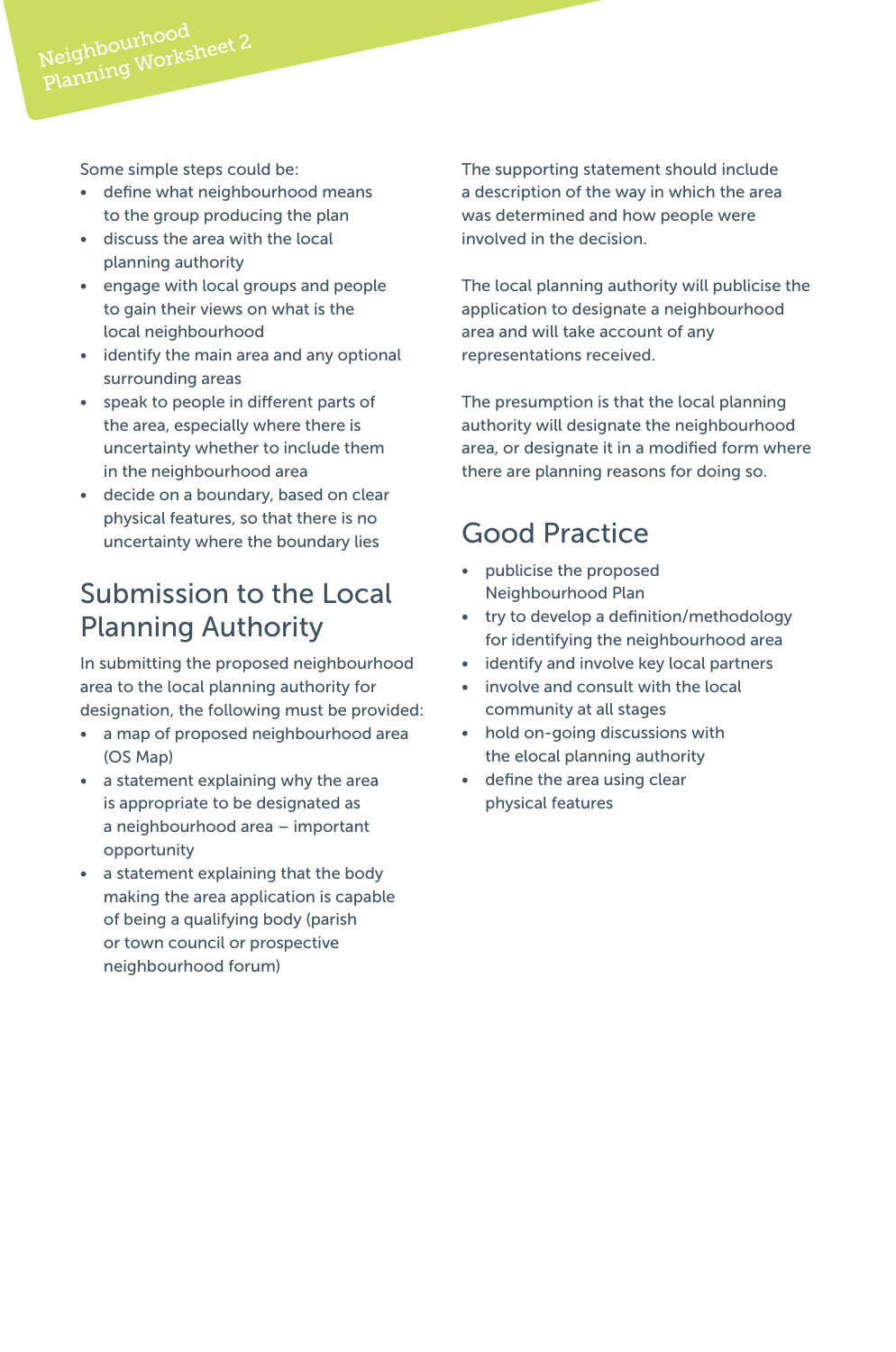# Neighbourhood Neighbourhood<br>Planning Worksheet 3

# Neighbourhood Forum

Where there is no parish or town council, a neighbourhood forum will need to be established. An application to be a neighbourhood forum must be submitted for designation, usually following the approval of the neighbourhood area.

#### Tasks

Form a prospective neighbourhood forum to lead the preparation of the Neighbourhood Plan.

Decide on a name and write a constitution for the neighbourhood forum.

Submit details of the proposed neighbourhood forum to the local planning authority for designation.

## Legal Requirements

- minimum 21 people
- consider desirability of the forum reflecting the diversity, character and inclusivity of the area
- ensure efforts are made to include at least one person living in the area, one person working in the area and one local councillor

## Methodology – Diversity, Character and Inclusivity

In considering diversity, character and inclusivity, it could be useful to make a checklist of characteristics of different parts of the local population. This could include:

Intrinsic characteristics: for example young, elderly, balance of gender, lesbian and gay, disability, ethnic groups, faith groups.

Socio-economic characteristics: for example tenants, owner-occupiers, low income, small business owners, larger firms, creative industries, not-for-profit sector, public sector, private sector, non-car owners, parents, single people, unemployed, students.

Interests/knowledge/expertise: for example housing, employment, transport (including public transport), urban design, retail, built heritage, natural environment, sports & recreation, education/skills, culture,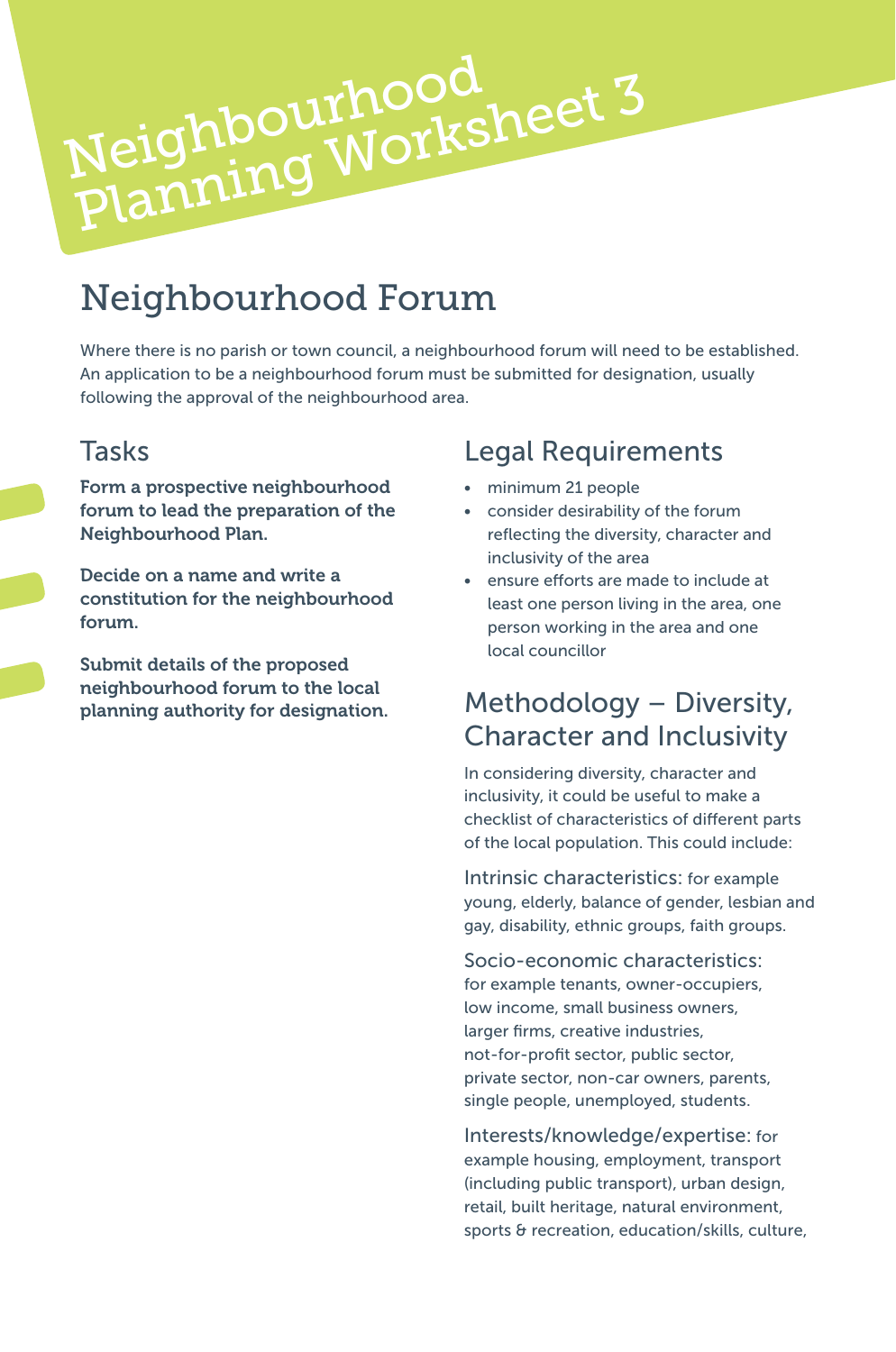city or town centres, night economy (e.g. food, drink, entertainment), communications, health, knowledge economy, crime and antisocial behavior, play, waste and recycling.

These lists may be expanded or contracted according to the characteristics of the area in question. It is not necessary to cover all characteristics, but it can provide a useful checklist against which to consider diversity, and be helpful in demonstrating to the local authority that there has been a methodology.

An existing community group or organisations could become a neighbourhood forum by amending their purpose and membership to meet the necessary requirements.

## Neighbourhood Forum Constitution

The constitution should include:

- the purpose of the neighbourhood forum, including promoting or improving the social, economic and environmental well-being of the area
- working arrangements, including sub-groups, partners and their roles
- pattern of meetings and details of how decisions will be made
- details of governance, including official positions (such as chair)
- arrangements for management and financial management
- details of how potential conflicts of interest will be recorded and managed
- defining membership and procedures for replacement of members where necessary
- duration of the forum (5 years from being approved)

## Submission to the Local Planning Authority

In submitting the proposed neighbourhood forum proposal to the local planning authority for approval, the following must be provided:

- the name of the proposed neighbourhood forum
- written constitution
- the name of the neighbourhood area to which the forum relates and a map identifying that area
- contact details of at least one member of the proposed neighbourhood forum (this will be made public)
- a statement explaining how the proposed neighbourhood forum meets the legal requirements (see above)

At the same time as making the submissions to the local planning authority, discussions could take place on the nature of support that they will provide.

#### Good Practice

- publicise the proposed neighbourhood forum and open its membership to all
- analyse the local population to help ensure the membership of the neighbourhood forum reflects local diversity, character and inclusivity
- identify and involve key local partners, either to establish dialogue or to invite them to join the neighbourhood forum
- involve and consult with the local community at all stages
- hold ongoing discussions with the local planning authority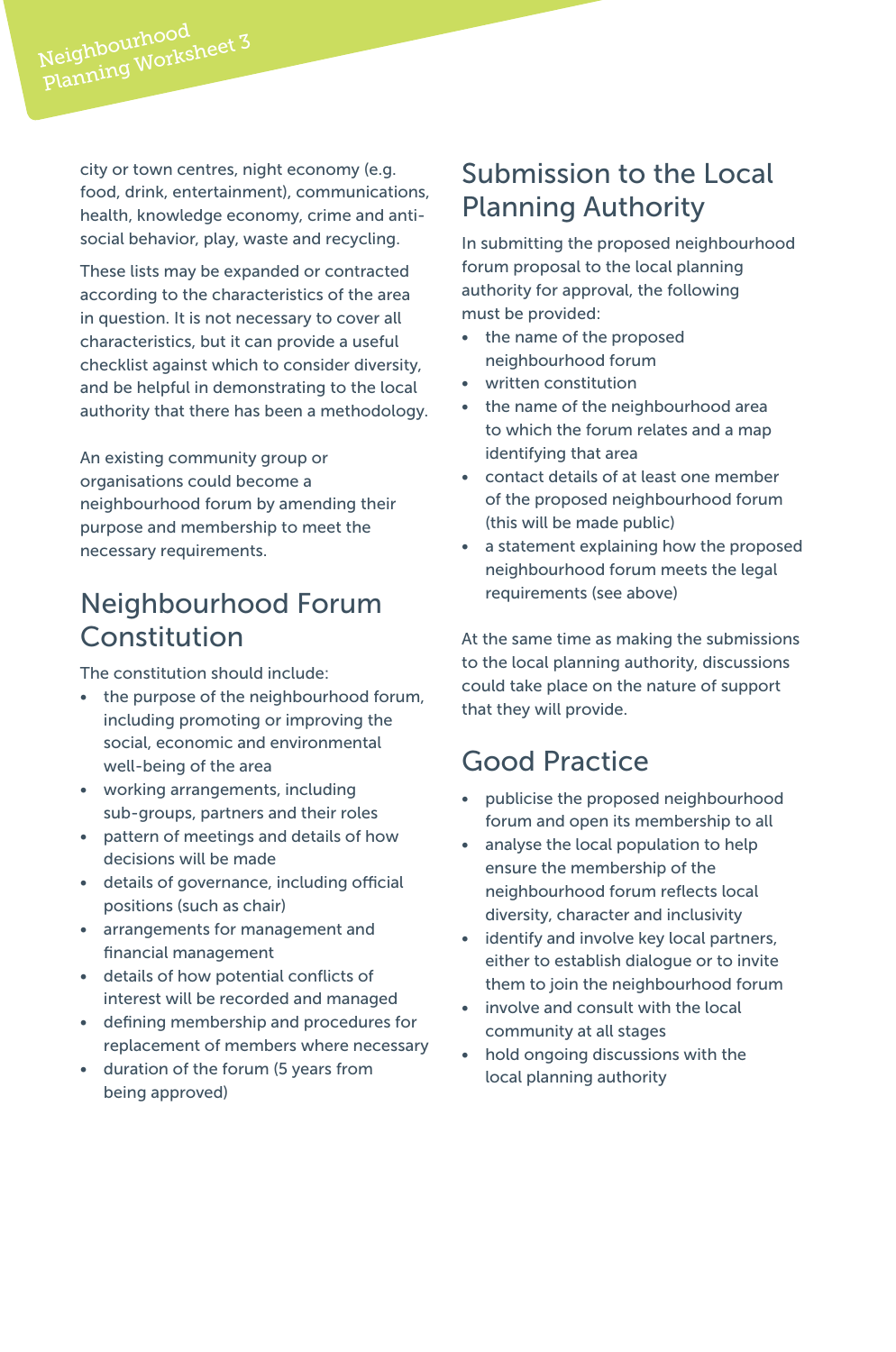# Community Engagement and Involvement

Neighbourhood<br>Planning Worksheet 4

Neighbourhood

Effective community engagement and involvement is essential right from the beginning of the process. Good community engagement will create a well-informed plan and a sense of ownership. A failure to do so may increase the risk of an adverse outcome at the referendum stage.

Community involvement should be an on-going process of engagement and refinement rather than a stop-start series of exercises.

Important first steps are to make sure that the proposal to produce a Neighbourhood Plan is known about by as many people as possible and to identify those local partners who can support the plan-making process and help to get local people involved.

#### Tasks

Publicise the proposal to produce a Neighbourhood Plan.

Identify key local partners and stakeholders and develop working arrangements to gain their involvement and support.

Carry out initial community engagement programme and analysis to identify issues and themes.

Undertake on-going community engagement to support the development of policy and content of plan.

Provide feedback at all stages.

Consult on the draft plan.

## Publicising the Proposed Neighbourhood Plan

Methods of publicising the intention to produce a plan include:

- press releases to local papers and local radio
- council newspapers
- local authority and other local newsletters
- social media such as Facebook, Linked-in and Twitter
- leaflets and flyers
- posters in local shops and public buildings
- publicity through local partners and their networks

The local planning authority should be able to provide support, especially through its own publications or by placing notices in libraries and other public buildings.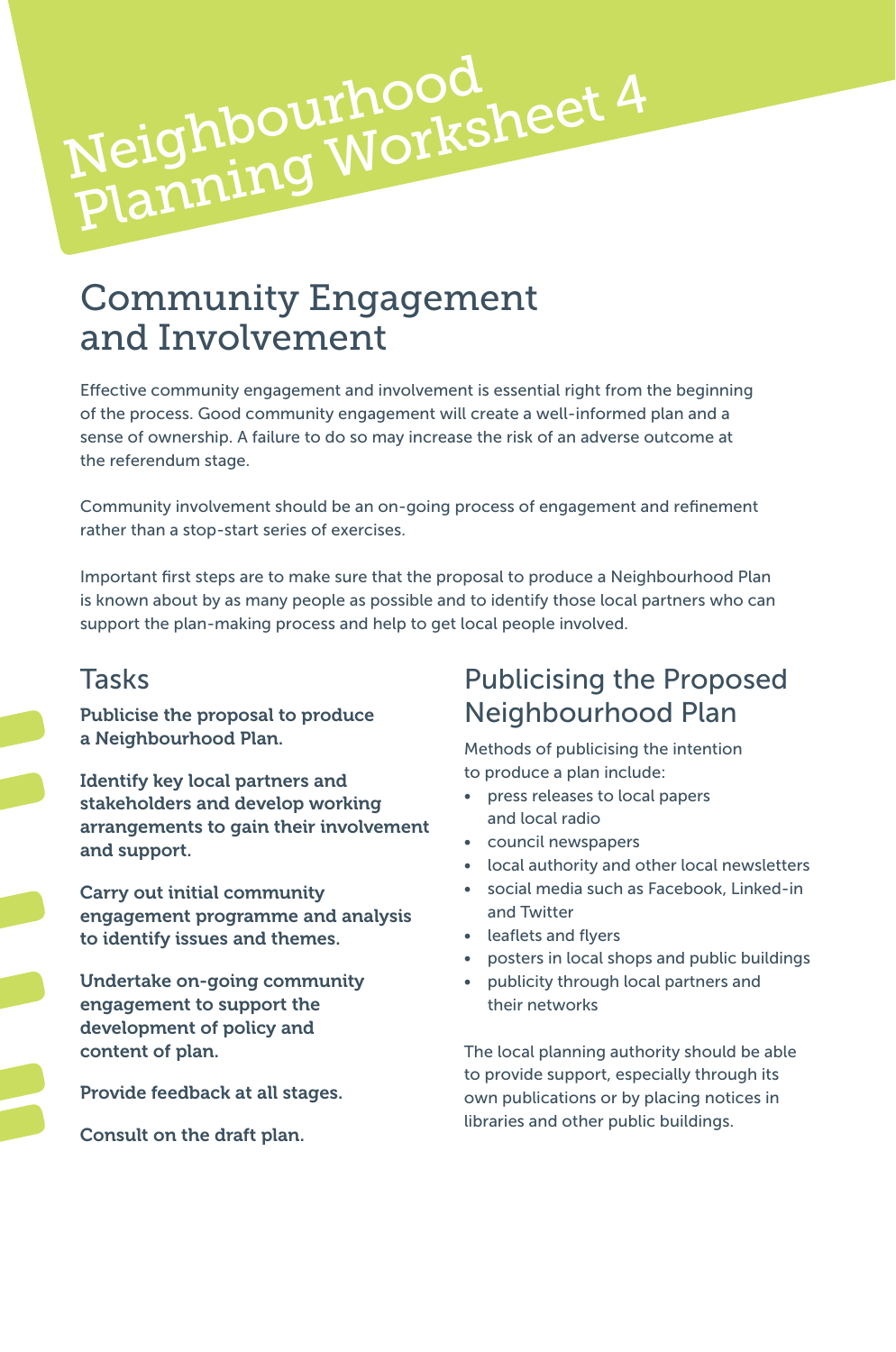## Identifying Key Local Partners and Stakeholders

Local partners and stakeholders should be identified based on their knowledge, expertise, networks and ability to engage with wider groups of people, including minority groups.

They could include:

- local elected councillors
- local shopkeepers, businesses, major employers and business organisations, including chambers of trade or commerce
- community groups such as residents' associations, local civic or amenity societies, local history groups or sports clubs
- landowners of key sites or organisations with significant property holdings and developers with site options
- local trusts and project groups, such as community development trusts, land trusts or building preservation trusts
- not-for-profit organisations representing minority groups (e.g. elderly, disabled, young people, low-income, lesbian and gay groups, faith groups and ethnic groups)
- educational establishments such as schools, colleges and universities
- owners of key sites or organisations with significant property holdings
- community facilitators or activists
- local institutions (e.g. arts centres, performance venues, architecture or built environment centres)
- health and social care organisations
- community facilitators
- local branches of professional bodies

The local planning authority should be able to help in compiling the list and providing contact details.

#### Develop Working Arrangements with Partners

Different working arrangements with partners could include:

- inviting them to join the neighbourhood forum
- inviting them onto steering or working groups supporting the work of the neighbourhood forum or parish/town council
- meeting them to discuss their views and the interests of their members or communities.
- working with them to develop the community engagement programme and discussing ways in which they can engage their members or communities
- help in compiling and analysing the evidence base
- inviting them to contribute to the development and writing of the plan
- consulting them at key stages in the plan preparation
- using them as a source of professional advice and support

## Hard-to-Reach Groups

In designing community engagement and consultation programmes, it is desirable to target the widest range of people, including both women and men, and minority or hard-to-reach groups like: young and elderly, single parents, lesbian and gay, ethnic groups, disabled groups, low income, disadvantaged groups. It is necessary to approach different minority groups to discuss the most effective way of engaging.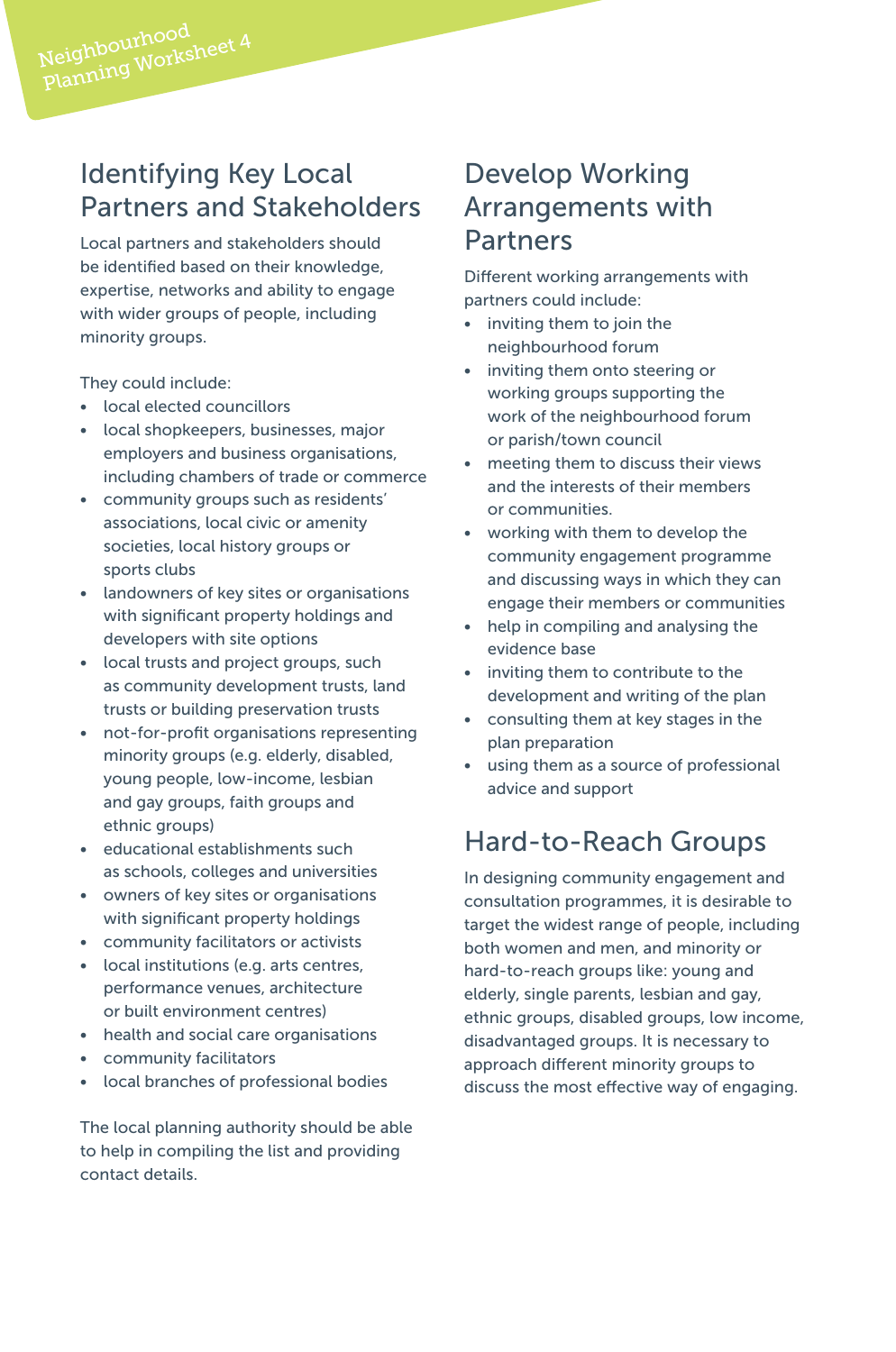#### Stages of Engagement

#### Early Engagement

- develop open questions and activities to find out people's likes and dislikes about the area and views on what needs to change. This will identify key issues for the plan to address. This might need to be much more proactive than just sending a leaflet with questions to each household
- provide feedback on the outcome of consultation events

#### Ongoing Engagement

- develop community engagement events to look at more detailed matters, building on earlier engagement and feedback received on what people want to see
- provide feedback on the outcome of consultation events

#### Consulting on the Draft Plan

• consult formally, in accordance with the Neighbourhood Planning regulations. This involves publicising and consulting on the draft plan for a 6-week period. It is likely the plan will then need to be changed in light of the feedback received and then it will be submitted to the local planning authority

### Community Engagement **Techniques**

It is advisable to use a range of community engagement techniques. Different people respond to different approaches. A range of locations should be used for community engagement events, especially in larger neighbourhood areas. Different timings may also cater for people with diverse working patterns. Techniques could include:

Workshops. Workshops can take many forms, but essentially they are interactive events where people can make their views known and discuss issues with other participants, often working in smaller groups. They do involve time commitments, but have the advantage of allowing participants to get more involved and for issues to be examined in detail.

Market/Street Stalls. These are a faster and less time consuming form of engagement, aimed at catching passing people. They need to be sited where there are strong pedestrian flows. They can include a range of ways of participating, from questionnaires to comment boards. It is useful to target local events, such as festivals, which often attract large numbers of people.

Questionnaires. These have the advantage of being low-cost and of potentially being circulated to large numbers of people. They can include paper-based and on-line versions. Analysing returned questionnaires can be very time-consuming and this needs to be taken into account in their design. Multiple-choice questions are relatively easy to analyse. However it is important also to ask open questions and to avoid loaded questions.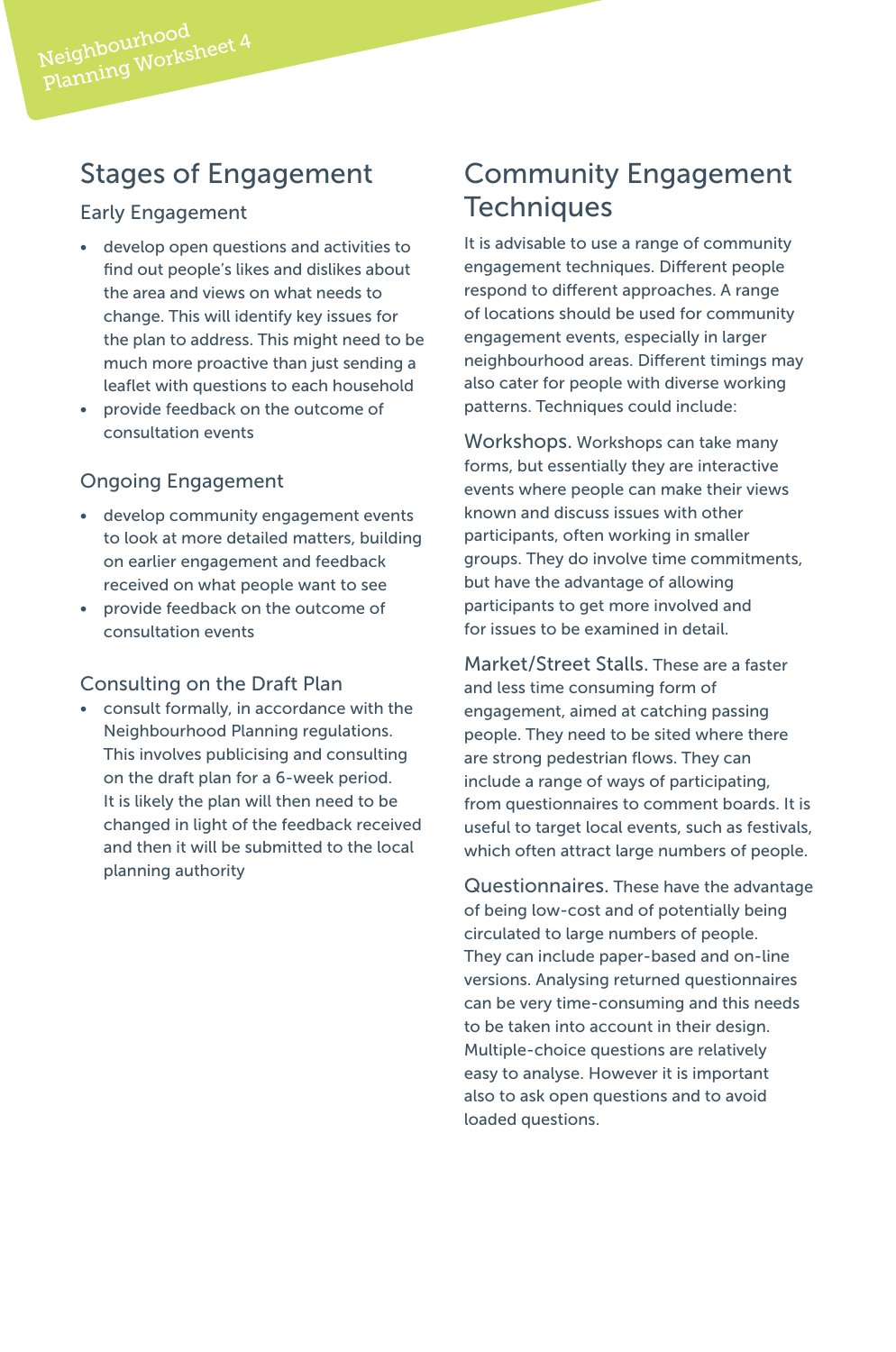Model Making. Getting local people to make three dimensional models or layouts of how their area could be developed is a creative and often effective way of considering options and developing ideas.

Use of Social Media. Social media is useful for publicising events and sometimes can be a platform for discussions.

School and College Projects. It can be quite challenging to gain access to schools. An effective approach can be to work through teachers and identify opportunities to include Neighbourhood Planning into existing lesson plans, e.g. debate, or art and drawing. For older age groups, pupils or students can be asked to design their own questions to engage their peers.

Placecheck. Placecheck is a useful technique for Neighbourhood Planning. At the earliest stage, broad questions can be put to local people on what they like and dislike about their area. At a more detailed level, placecheck provides checklists against which to look at local areas, streets and places.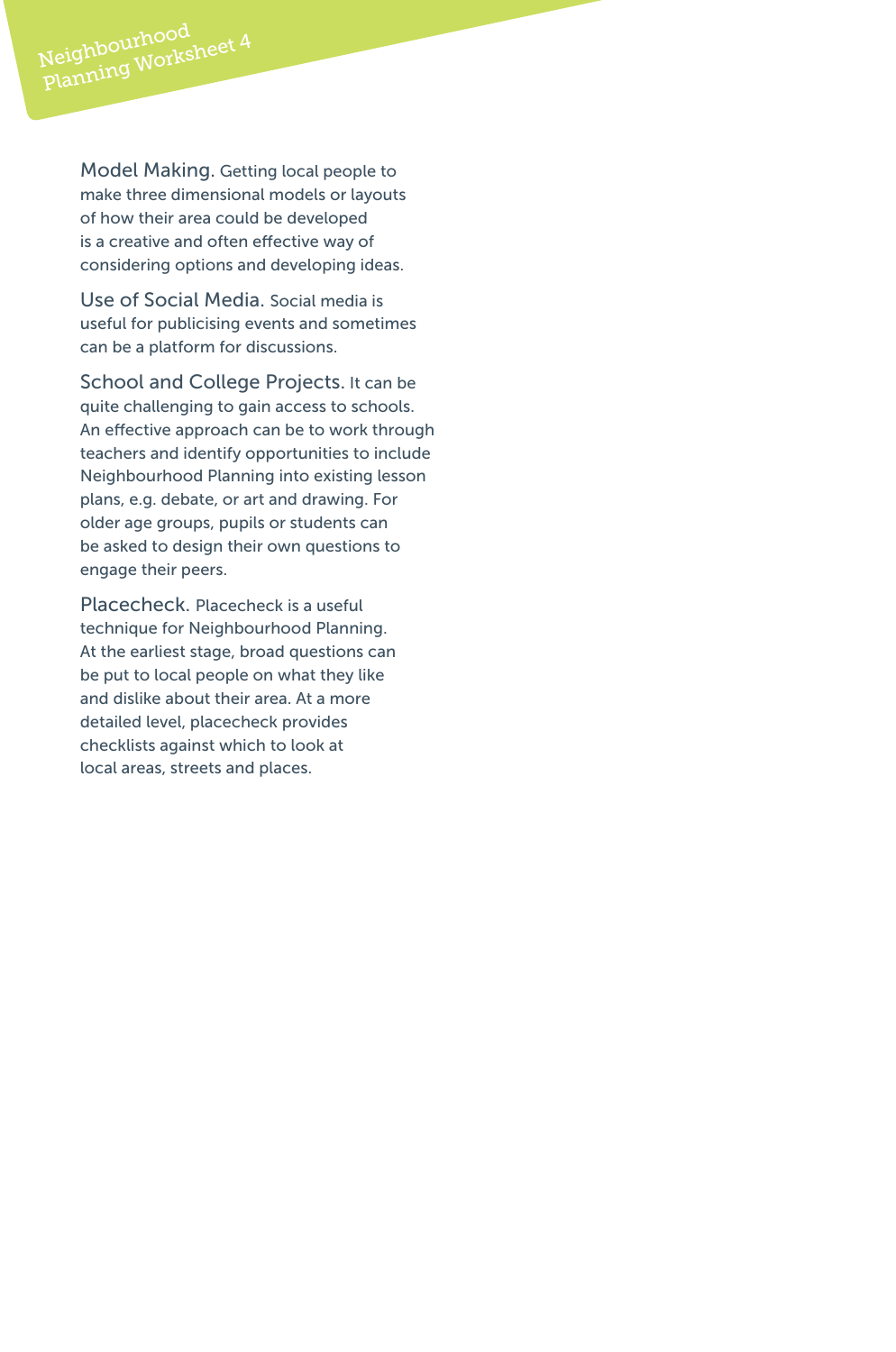

# Building the Evidence Base

A firm evidence base provides understanding of the area and a foundation on which to write the plan. The evidence base should be proportionate to the plan's scope, content, impact and complexity.

#### Tasks

Speak to the local planning authority to clarify local strategic policies and to gain access to evidence developed by them.

Review existing evidence for the neighbourhood area and surrounding area (context).

Produce any additional evidence to address gaps in existing evidence or to provide neighbourhood focus.

Undertake analysis of evidence.

## Where to Look for Existing Evidence

- the Local Development Framework, including core strategy and background evidence
- other local authority plans and strategies
- any opinion-based research conducted by the local authority
- socio-economic data for district/ward (census and other data)
- technical reports, such as transport studies and public transport data
- Strategic Housing Market Assessments and Strategic Housing Land Availability Assessments
- conservation area appraisals, buildings-at-risk surveys and landscape character studies
- statutory list (listed buildings and scheduled ancient monuments)
- details of other environmental protection designations, such as tree preservation orders and sites of special scientific interest
- plans or data from other public bodies or statutory undertakers
- existing plans for an area, such as a community plan, parish plan or village design statement
- local libraries, archives, web sites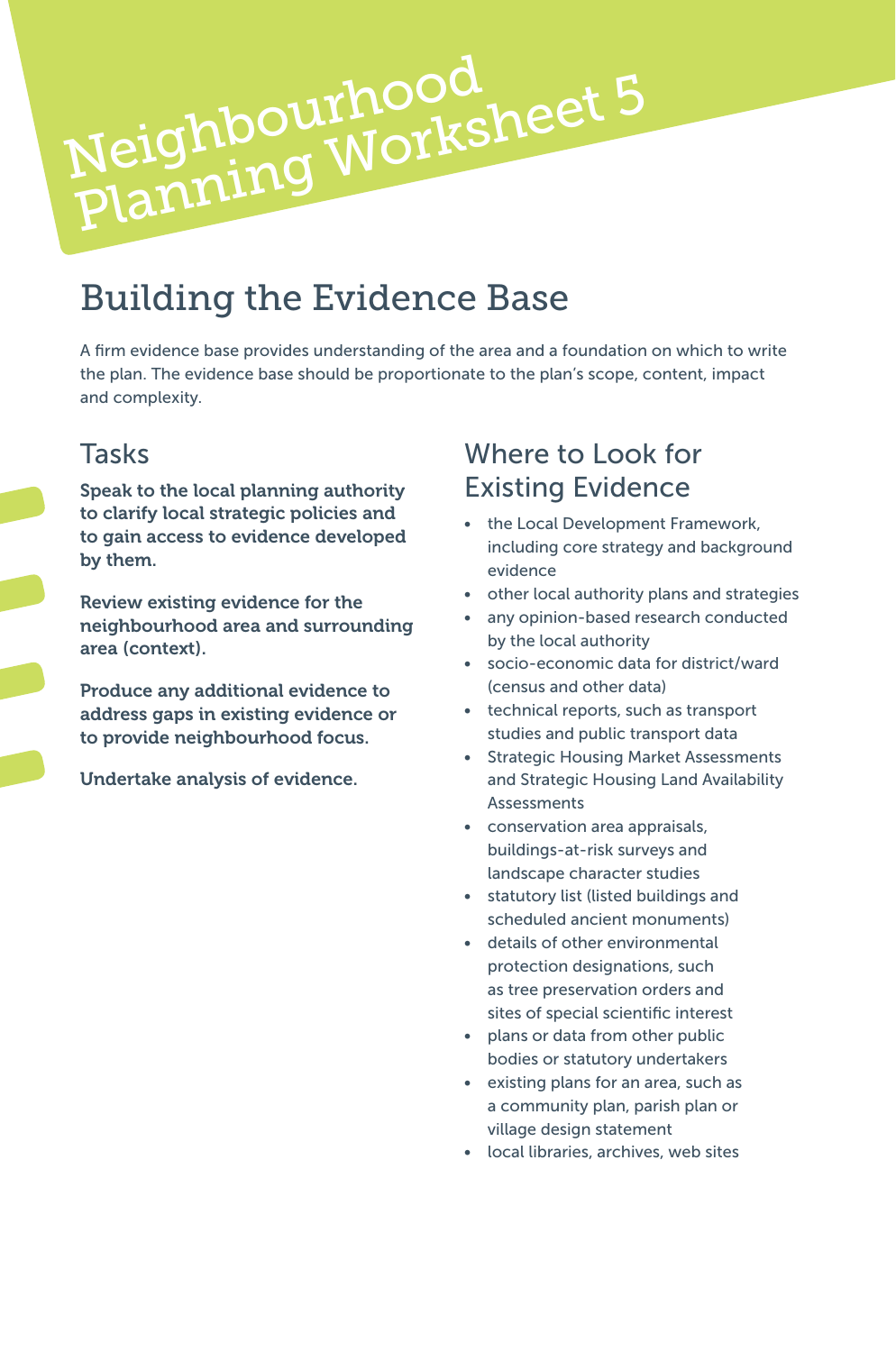#### Developing Neighbourhood Level Evidence

This will vary for different neighbourhood areas according to the adequacy of existing evidence and the nature of the area in question. Examples of possible kinds of neighbourhood-level evidence are:

#### Economic:

- business surveys
- vacancy/floorspace survey
- available sites survey
- land values

#### Environmental:

- heritage audit
- review of local lists
- urban design analysis
- open space survey & analysis

#### Social/Community:

- housing condition survey
- audit of community facilities
- 'Building for Life' assessment of housing
- housing need

#### Infrastructure:

- transport linkages
- schools capacity
- transport capacity analysis,
- traffic/pedestrian flow surveys

#### Checklist - Types of Evidence

The following list is fairly detailed, but not comprehensive. It is necessary to understand the neighbourhood area and the wider surrounding area (the social, economic and physical context). This may look daunting, but selection is required, depending on the characteristics of the area in question.

#### Demographic Profile of the Local

Population. Income levels, age profile, employment-type, socio-economic groups, unemployment levels, life expectancy, infant mortality rates, ethnicity and other characteristics. Sources include: local census, local plan, local authority statistics.

Local Employment and Industries. Major local industries and trends (growing and declining sectors), how much employment is local and how much involves commuting, how good transport links are to employment areas, whether local skills match employment opportunities, rate of business start-ups, availability of incubator units, business parks and industrial estates, employment land supply. Sources include: local plan, local authority statistics, local trade organisations, Local Enterprise Partnerships, Homes and Communities Agency.

Land Use and Planning. Major land owners where applicable (e.g. ownership of shopping centres, key sites), existing planning permission, land uses, ground conditions, derelict and contaminated land, topography. Also, planning policy and other designations such as business improvement districts, retail areas, cultural quarters, green belts, heritage or landscape designations. Also land values and house prices. Sources include: local plan, local estate agents, Local Enterprise Partnerships, Homes and Communities Agency.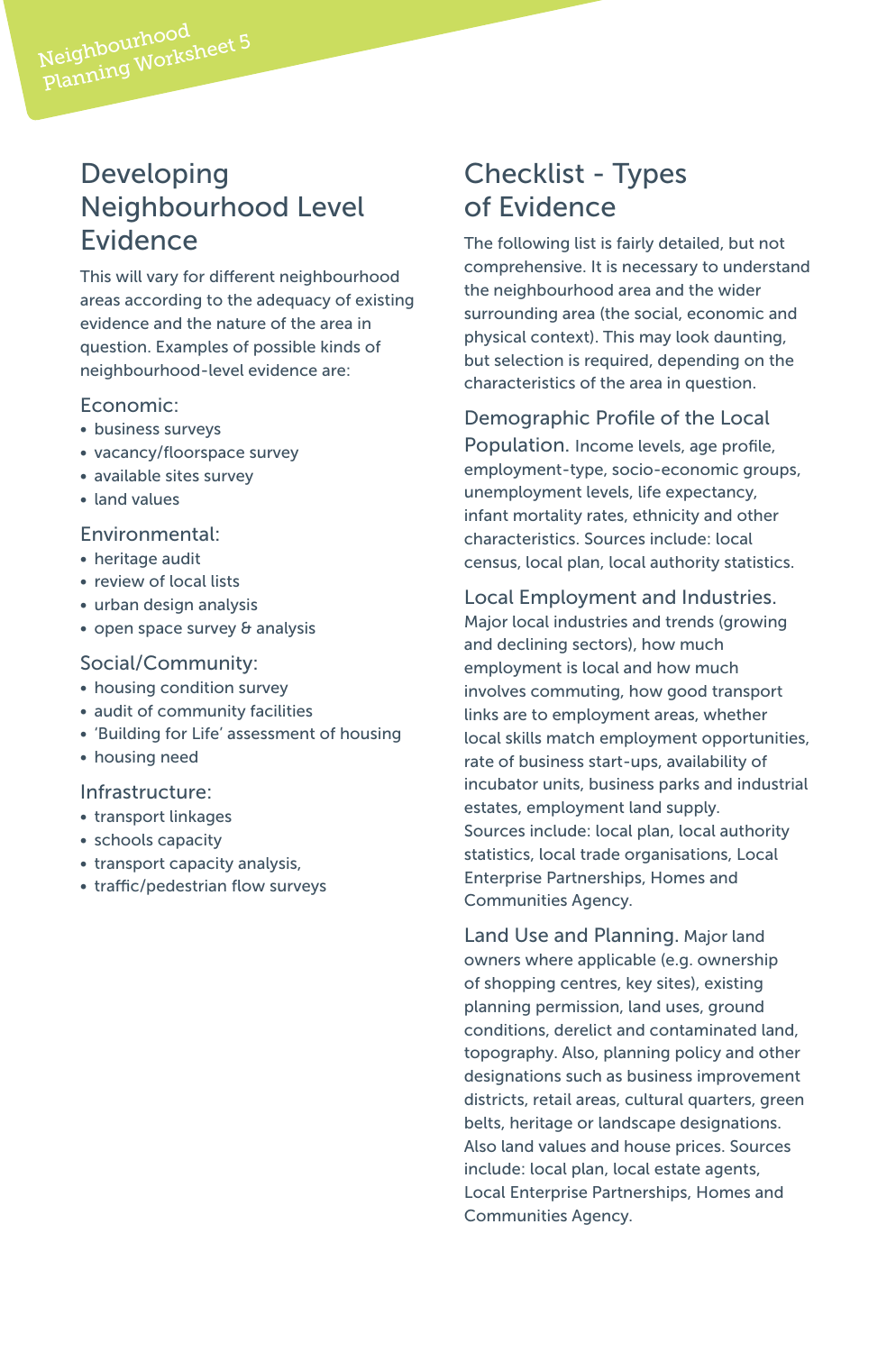Housing. Current number of dwellings, types of accommodation (size and property types), breakdown of tenure (local authority/ social housing, private rented, owneroccupied), household size, vacancy rates, proportion of unfit stock, rate of new build, age of stock (pre-1914, inter-war, post war, modern). Sources include local plan, local housing department, local housing associations or trusts, Homes and Communities Agency.

Transport. Capacity of transport network, public transport systems and hubs, facilities and safety for pedestrians and cyclists, carparking, proximity of major transport routes (e.g. motorways, railway stations, A roads). Sources include local plan, local highways authority, local public transport providers.

Natural Environment and Special Landscape Designations. Landscape designations, such as sites of special scientific interest, areas of outstanding natural beauty, nature reserves, tree preservation orders. Quality of agricultural land. Key natural features such as woods, rivers and other water features. Sources include local plan, Natural England.

Historic Environment. Heritage designations such as listed buildings, conservation areas, scheduled ancient monuments, local lists, historic parks and gardens. Other historic features, such as canals. Characterisation documents such as landscape character appraisals, and conservation area appraisals. Buildings at risk surveys and other condition surveys. Sources include: local plan, local historic environment record, English Heritage.

City, Town and Local Centres. Amount of retail floorspace, vacancy rates, nature of retail provision, night-time economy (e.g. pubs, restaurants, performance venues), catchment area, rental values, trends (growth or decline), proximity to other centres. Sources include: local plan, retail studies, local trade organisations.

Urban Design. Key urban and green spaces, connections (e.g. paths, roads, links), significant landmarks, views, scale, urban form (e.g. layout, scale, enclosure), and character. Sources include: local plan, Design Council CABE, local civic societies.

Community Infrastructure. Community assets of an area, including community centres, key local shops (e.g. chemist, post office, newsagents), libraries, youth centres, parks, play areas, nurseries/crèches, pubs, health centres and surgeries. Sources include: local plan, local community organisations, public health organisations.

In addition to using the suggested sources, there should be a dialogue with the local authority, which will be able to provide supporting evidence or sign post to other organisations that can help.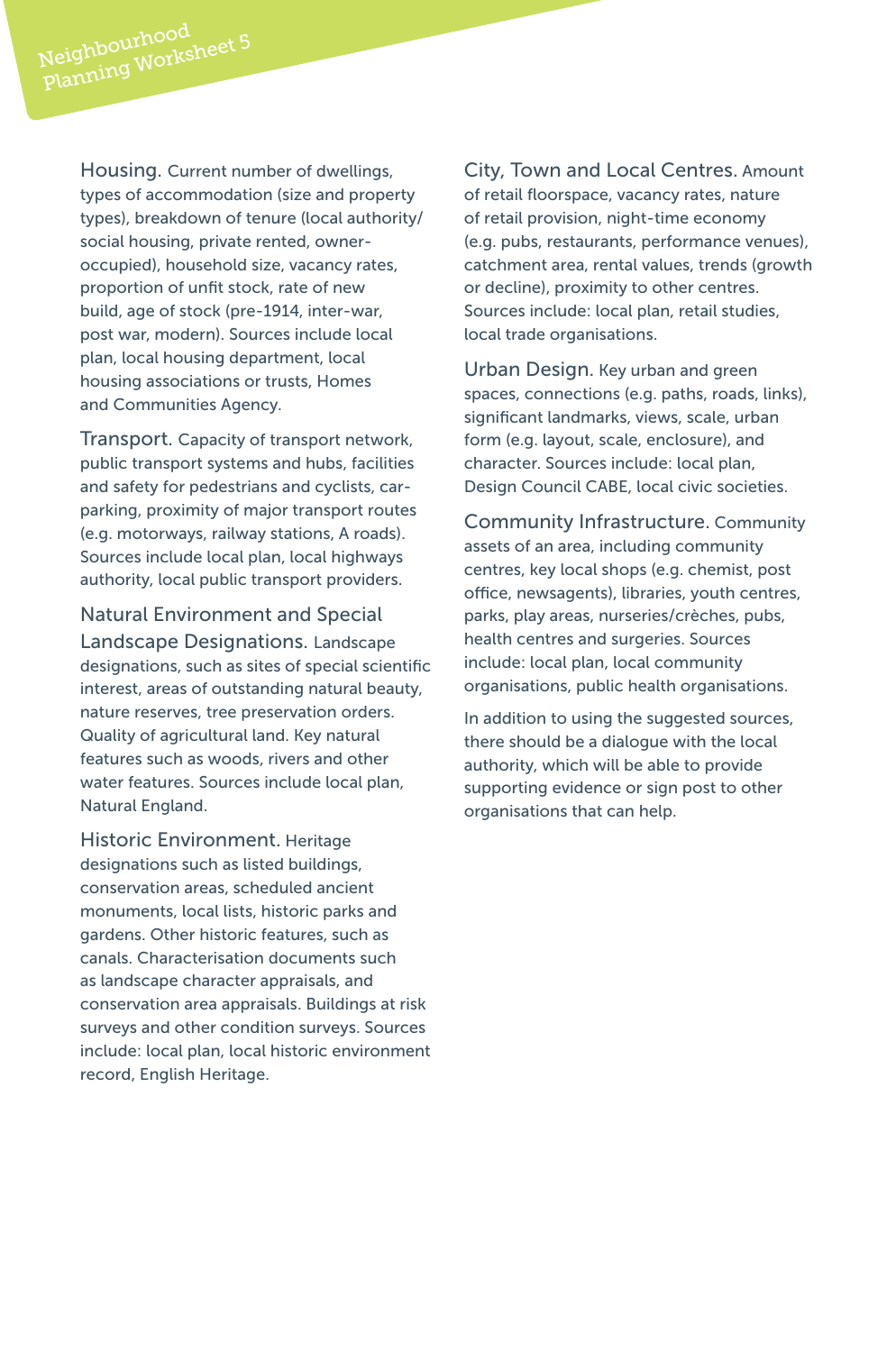# Writing the Neighbourhood Plan

Neighbourhood<br>Planning Worksheet 6

There is no standard template for writing a Neighbourhood Plan and community groups may choose unconventional approaches. However, the following may be useful in informing the process.

#### **Tasks**

Identify key issues/themes for the plan to address.

Neighbourhood

Meet the local planning authority to identify strategic local policies.

Develop clear aims for the Neighbourhood Plan.

Write planning policies and guidance.

Identify any projects or proposals for the neighbourhood area.

Consider allocating specific sites for different types of development.

Consider the potential for using Neighbourhood Development Orders to deliver the plan's aims.

#### Identify Issues and Themes

Identify key issues for the Neighbourhood Plan by:

- analysis of the evidence base
- analysis of responses through community engagement
- discussions with and suggestions by local partners
- assessing existing local policy

#### Identify Strategic Local Policies

- the local planning authority should be able to identify strategic local policies, which the Neighbourhood Plan will need to be in general conformity with
- the local planning authority should also identify key policies in the National Planning Policy Framework to take into account

#### Develop the Vision and Aims

- you may wish to write a concise and clear vision based on the above analysis, setting out how the area should be at the end of the Neighbourhood Plan period (e.g. 10-15 years in the future)
- develop overall aims for the plan, taking account of the key themes and issues identified by the evidence base and community consultation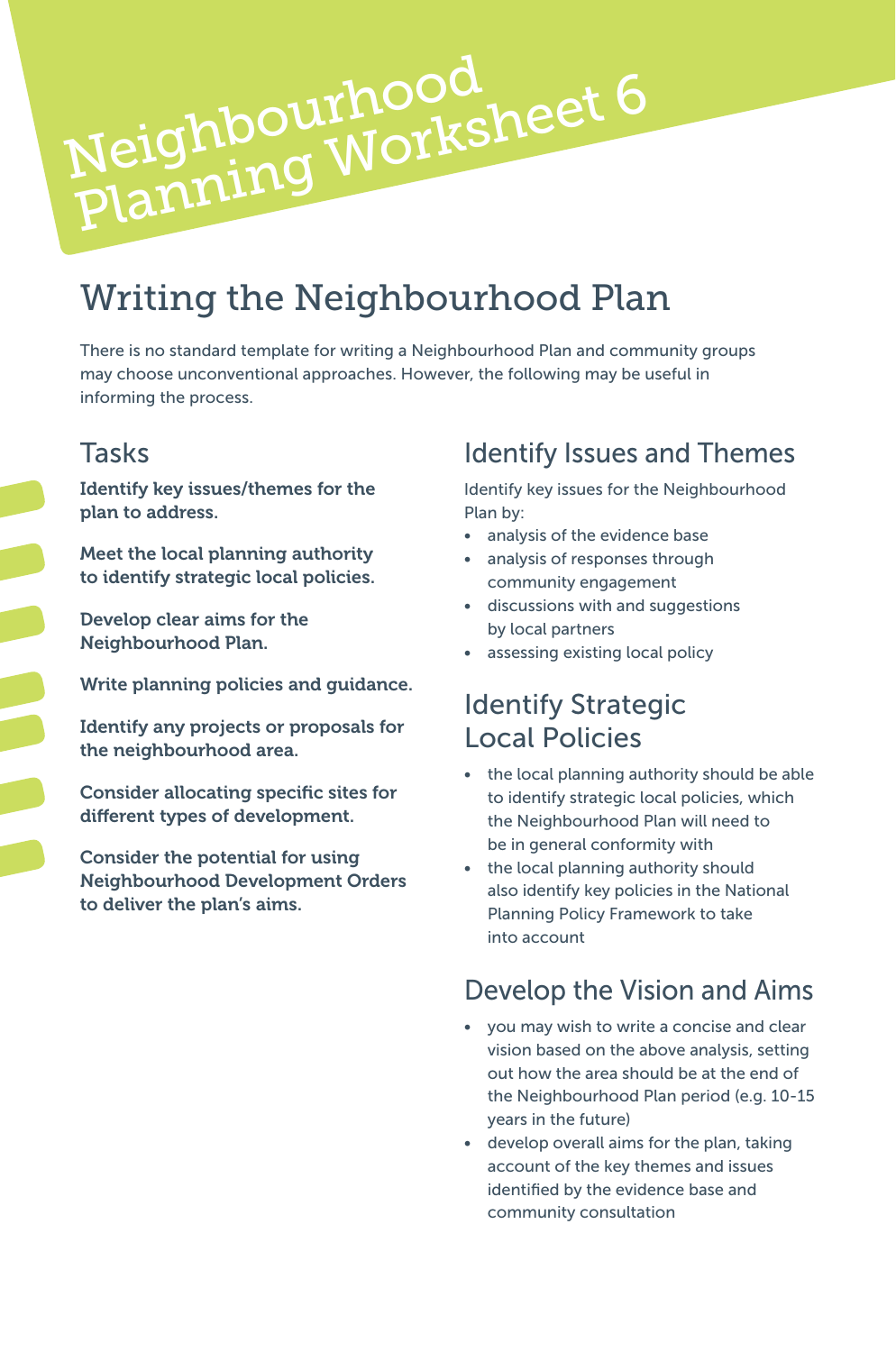# Develop Planning policies

- identify the main subject areas for planning policy
- write policies, based on achieving the vision and aims
- ensure policies are clear, concise and provide an effective basis for decision-making
- think how policies work collectively
- if necessary, write more detailed guidance on certain issues, e.g. urban design, housing development
- if applicable, produce a site allocations plan identifying key sites and allocations for specific kinds of development, e.g. housing, employment, community facilities, and other uses
- check the policies against the National Planning Policy Framework
- check the policies against strategic policies in the local plan for general conformity
- have the policy checked by a planning/ legal expert for clarity and robustness

Identify any regeneration, development or enhancement projects and initiatives to help deliver the plan vision and aims. These could include:

- policies to enhance key spaces and the public realm
- sites for new community facilities or infrastructure, such as community centres
- proposals for new or improved infrastructure, such as roads, paths and lighting

#### Good Practice

- involve and consult partners and the local community throughout the process
- use the vision and aims to generate policy and proposals
- liaise with the local planning authority throughout the process
- bring in expert people and organisations to advise on technical matters, where necessary
- make sure that the plan content is firmly based on the evidence base and outcomes of community involvement and engagement
- ensure that the plan does not breach European and national law, has regard to national policy and is in general conformity with strategic local planning policies
- use clear, simple and unambiguous language.
- use illustrations or explanatory text to clarify and interpret policies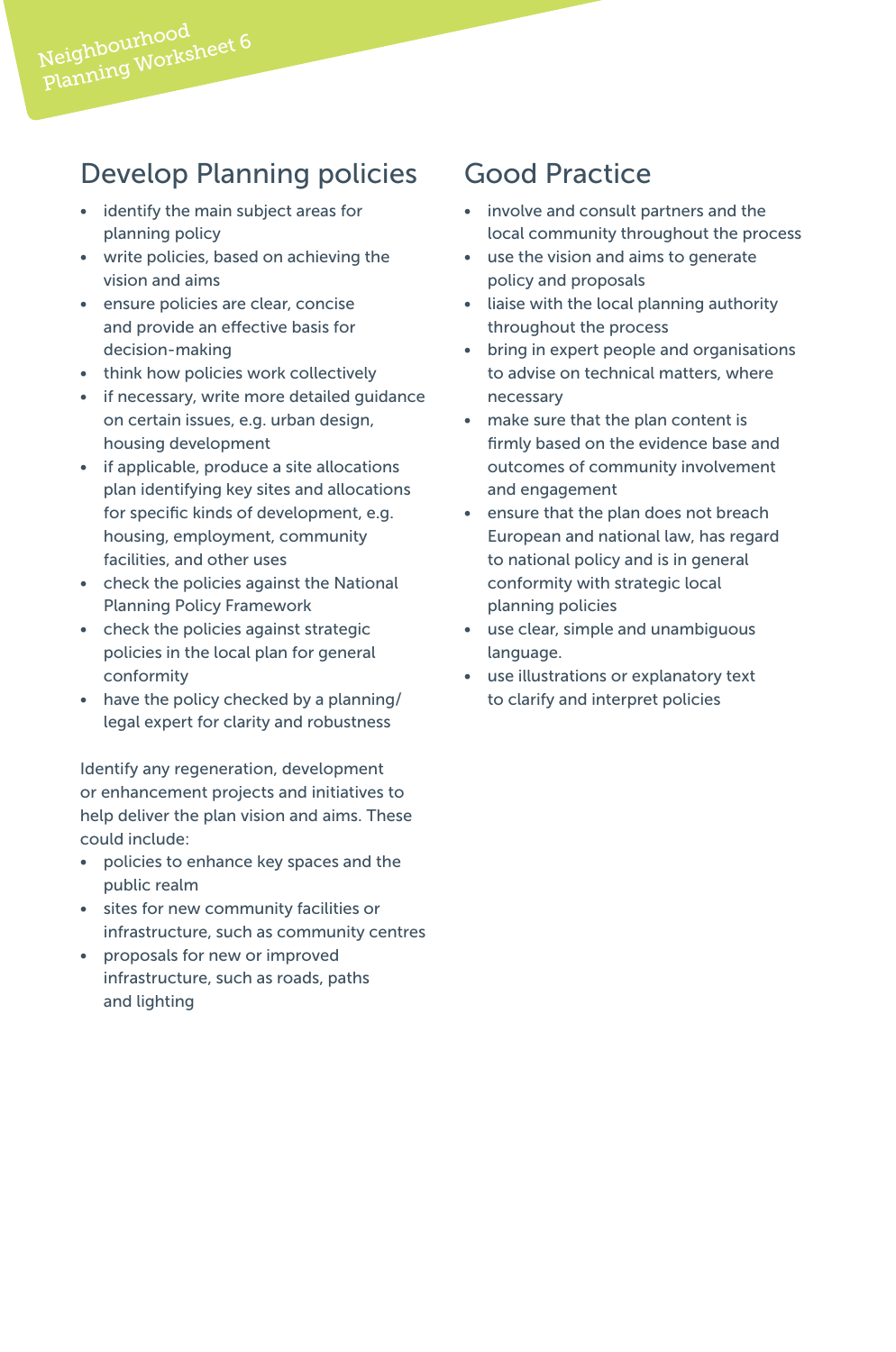# Submitting the Plan

Neighbourhood

Neighbourhood<br>Planning Worksheet 7

The independent examination and referendum are the last stages in making a plan. Achieving a positive outcome will depend to a large extent on how well earlier stages have been carried out, especially community engagement and involvement.

#### **Tasks**

Undertake pre-submission consultation.

Amend the plan, if necessary.

Prepare a consultation statement.

Prepare supporting statement on how the plan meets the basic conditions.

Submit the proposed Neighbourhood Plan to the local planning authority.

Participate in the independent examination.

#### Pre-Submission Consultation

This should include:

- key consultees, based on the content of the plan (e.g. Natural England, the Environment Agency, English Heritage)
- the local planning authority
- neighbouring district, town or parish councils
- significant land-owners
- local community organisations

There is a minimum period of 6 weeks for this consultation stage. The plan will need to be publicised and made available for anyone who wishes to make representations. The Regulations are deliberately light touch, allowing for pro-active or innovative consultation techniques. It may be useful to produce a concise summary document for those that don't wish to read the whole plan.

## Submitting the Proposed Neighbourhood Plan

The submission to the local planning authority must include the following:

- a map: Map or statement which identifies the area to which the plan relates
- consultation statement: Statement on consultation undertaken in preparing the plan
- the proposed Neighbourhood Plan: A copy of the draft plan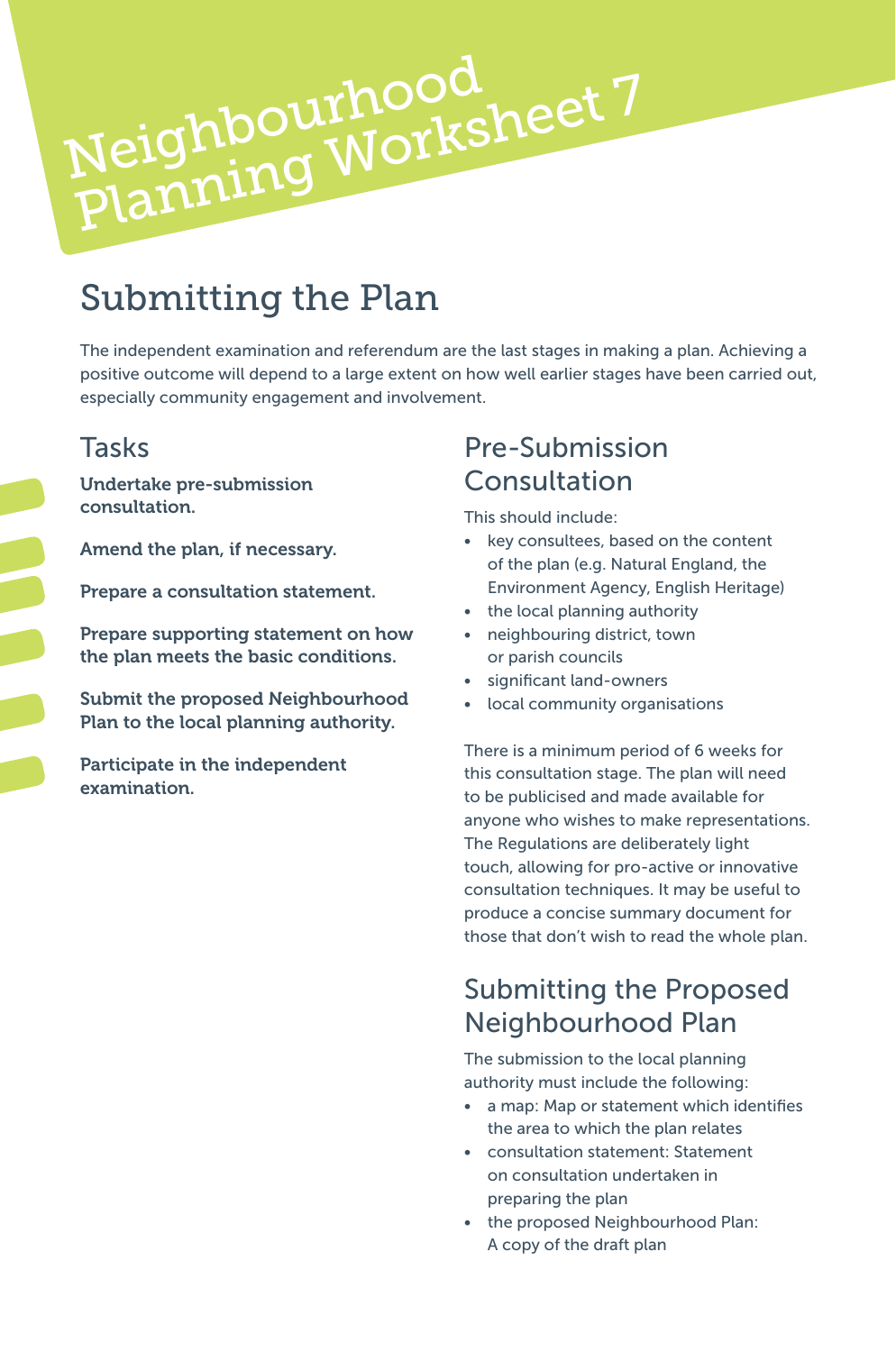• statement on Meeting Legal Requirements: A statement on how the plan fulfils the basic conditions

## Consultation Statement

Neighbourhood<br>Planning Worksheet 7

The consultation statement should include:

- details of people and organisations consulted
- details of how they were consulted
- summary of the main issues and concerns raised through the consultation process
- descriptions of how these issues and concerns were considered and addressed in the plan

## Statement on Meeting Legal Requirements

A plan must meet the following basic conditions. To demonstrate this, a statement on how the plan meets legal requirements should include:

- an explanation of how appropriate regard has been made to relevant policies in the National Planning Policy Framework. It may be useful to list relevant policies and explain how the Neighbourhood Plan has responded to them
- an analysis of how the plan contributes to achieving sustainable development
- a description of how the Neighbourhood Plan is in general conformity with the strategic policies in the local plan, especially in meeting growth requirements
- confirmation that the plan is compatible with human rights requirements and EU obligations. The local planning authority should be able to advise on this

# Independent Examination

The independent examination will look at whether the plan meets the basic conditions. This will usually be undertaken by written representations, but may involve a public hearing. The parish or town council or

neighbourhood forum will need to agree to the appointment of a suitably qualified and experienced person. Things to look for include:

- knowledge and experience in current planning policy, legislation, and procedures
- appropriate qualification and membership of an appropriate professional body
- freedom from conflicts of interest or bias (real or perceived)
- experience and ability to weigh evidence and to deal with a range of people of varying levels of knowledge
- ability to make sound and impartial professional judgements

## Gaining Support in the Referendum

Factors that will make a 'yes' vote more likely include:

- publicity at all stages, so that the voting population know about the plan
- involvement of a range of partner organisations
- robust community involvement and engagement from the beginning and throughout the plan-making process
- involving and engaging with as many people as possible, including minority groups
- basing the content of the plan on firm evidence and on the outcomes of the community engagement programme and explaining how this has been done
- explaining key decisions made in producing the plan
- openness and transparency in the plan-making process
- clearly explaining the choices and compromises made in the plan
- addressing the diverse range of local needs and wants

There are limitations on things like campaign expenditure. The local authority will be able to advise on this.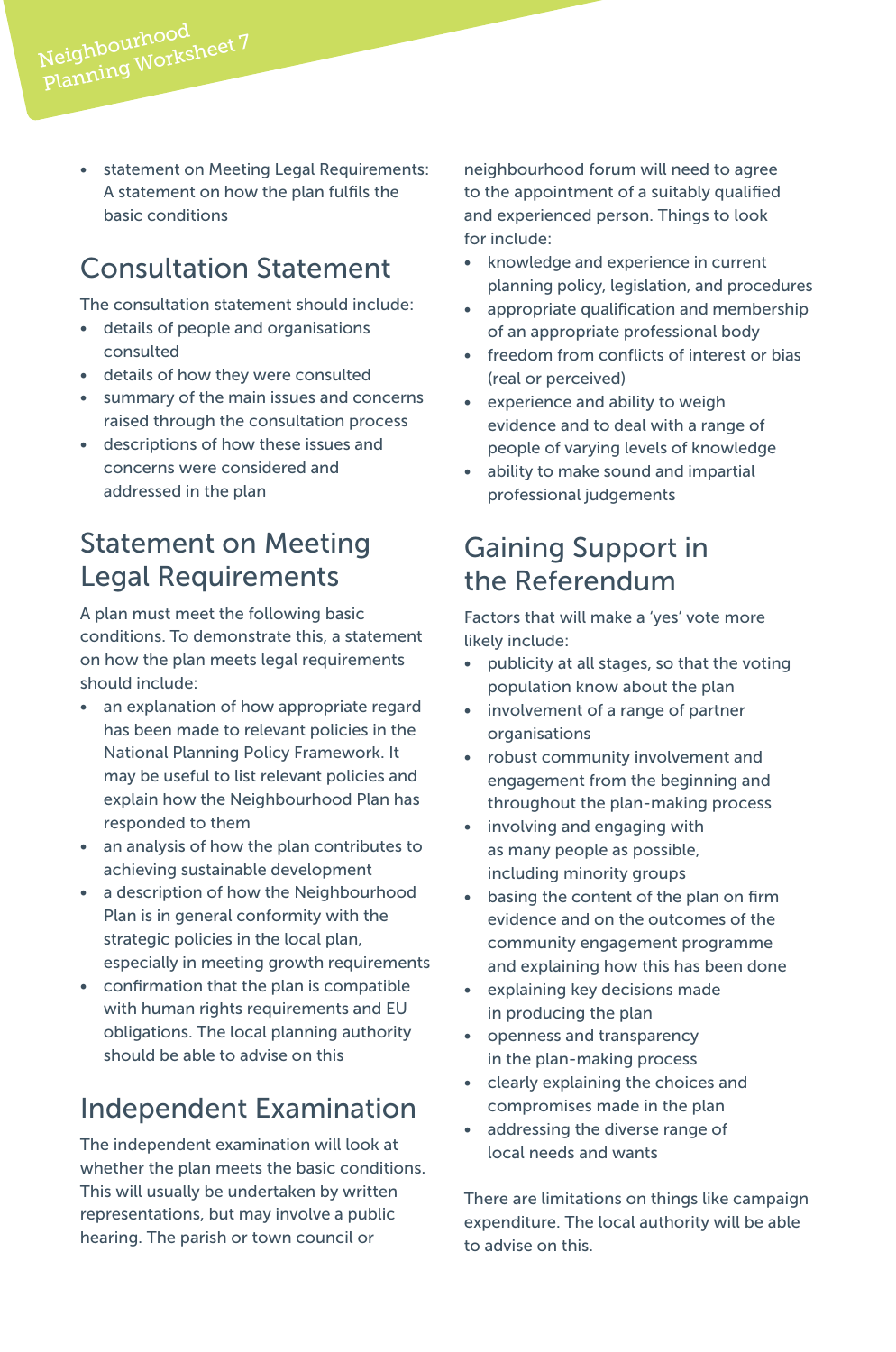# Delivery of the Neighbourhood Plan

Neighbourhood<br>Planning Worksheet 8

A Neighbourhood Plan is a framework for an area's development. To deliver the plan's aims, a range of approaches will be needed.

#### Development and Planning Decision Making

Neighbourhood

Development. The policies and guidance in the Neighbourhood Plan will guide the location, design and sustainability of new development, helping to ensure it contributes to the vision and aims of the plan.

S106 Obligations. Section 106 Obligations may be used to fund the improvement of local infrastructure, where such improvements are necessary to allow the development to go ahead.

Community Infrastructure Levy. Where local economic conditions allow, the local planning authority may set a CIL, to raise funds for community infrastructure.

#### Funded Projects

It may be possible to apply for funding for local projects. The challenge is to match funder aims and criteria to the project you are trying to deliver.

Funding sources could include:

#### Government National Programmes.

Government programmes are constantly changing, with new funding streams replacing older ones e.g. the introduction of the Regional Growth Fund. Local authorities, Local Enterprise Partnerships and grantfinding software can assist in identifying funding opportunities.

Lottery Funds. These can sometimes offer relatively high-rate grants for projects that deliver their aims. They include the Heritage Lottery Fund, Big Lottery and Arts Council and Sports England.

European Funding. This is administratively complex and availability depends on location. Local authorities should be able to advise on availability.

Private Funding. In some instances, it may be possible to obtain funding from private donors, local companies and local institutions or they may be prepared to directly deliver projects.

#### Delivery Vehicles

It might be useful to set up specific organisations to help deliver the plan's aims. These could include:

- community development trusts or building preservation trusts
- formal or informal partnerships (see below)
- community or social enterprises
- housing trusts or cooperatives